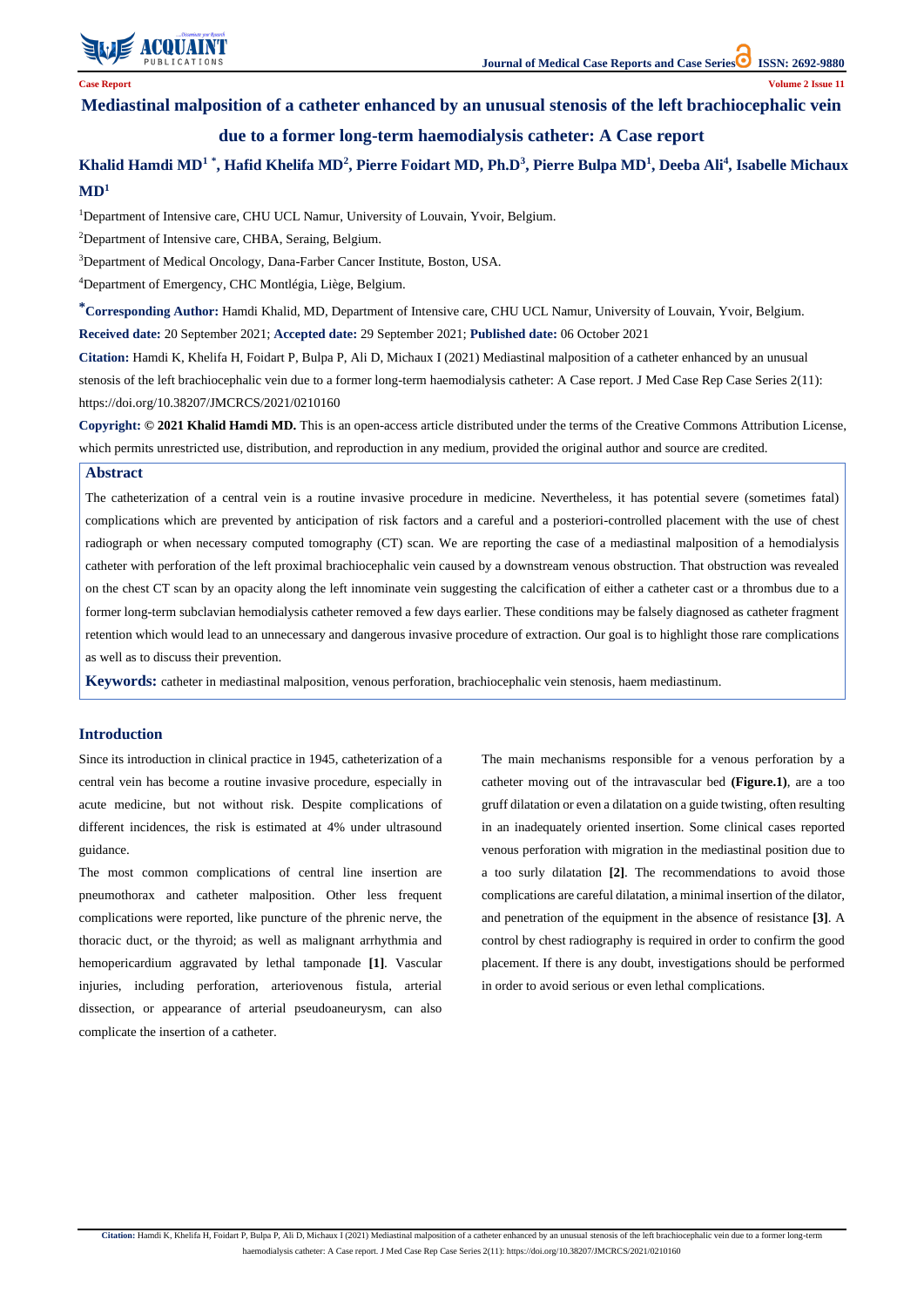



Fig 1 Mechanism of dilator injury. (A) Wire successfully inserted into RIJV (B) Because of the length and stiffness of the dilator, forceful overinsertion can cause the dilator to follow a path different from that taken by the relatively pliable wire In this example, the dilator angles medially through the junction between the IV and the SVC Depending on the site of insertion and technique used, the dilator may perforate any great vessel or right-sided cardiac chamber GW, guıdewire, IV, innominate vein, RIJV, right ınternal jugular vein; LIJV, left internal jugular vein; RSV, right subclavian vein, SVC, superior vena cava

**Figure 1:** this picture is protected by copyright. This picture is from de reference (3).

**Citation:** Hamdi K, Khelifa H, Foidart P, Bulpa P, Ali D, Michaux I (2021) Mediastinal malposition of a catheter enhanced by an unusual stenosis of the left brachiocephalic vein due to a former long-term

haemodialysis catheter: A Case report. J Med Case Rep Case Series 2(11): https://doi.org/10.38207/JMCRCS/2021/0210160

### **Case description**

This is the story of a 44-year-old man, with a history of chronic hemodialysis, presenting to the emergency department because of fever, shivering, and asthenia following 3 days of purulent discharge at the puncture site of a left subclavian tunneled catheter. That catheter was positioned eight years earlier in the context of hemodialysis for chronic renal failure following vesicoureteral reflux. Several attempts of creation of arteriovenous fistula failed to develop and recurrent abdominal infections contra-indicated peritoneal dialysis. In addition, a kidney transplant at the age of 21 was rejected a few years later.

During his hospitalization, a Pseudomonas Aeruginosa bacteremia was diagnosed at the starting point of the catheter, imposing its removal. No adverse event occurred during the removal of the device. The patient was therefore treated with intravenous antibiotic therapy with a favourable evolution.

The placement of a new hemodialysis catheter in the left jugular vein was performed without any technical difficulty. However, the chest X-ray control showed that the left jugular catheter followed an unusually straight path **(Figure 2)**. A chest CT scan was then performed **(Figure.3)**. It demonstrated an unconventional mediastinal position of the catheter out of the intravascular bed at the level of the proximal portion of the brachiocephalic vein, just upstream of a 6 cm opacity. This opacity was described by the radiologist as an intravascular fragment of the tunnelled catheter removed a few days earlier. The patient was then transferred to an interventional radiology department of a university hospital for extraction of that catheter.

The removal of the mediastinal catheter was easily performed. However, due to the suspicion of the persistent fragment of the previous catheter in the innominate vein, two attempts with the use of a lasso failed to extract it as it strongly adhered to the vein wall representing a risk of major vascular rupture. Therefore, two dilations of the brachiocephalic vein were possible allowing the placement of a new left jugular catheter.



**Figure 2:** Anteroposterior chest X-ray view. A= the tip of central venous catheter followed an unusually straight path.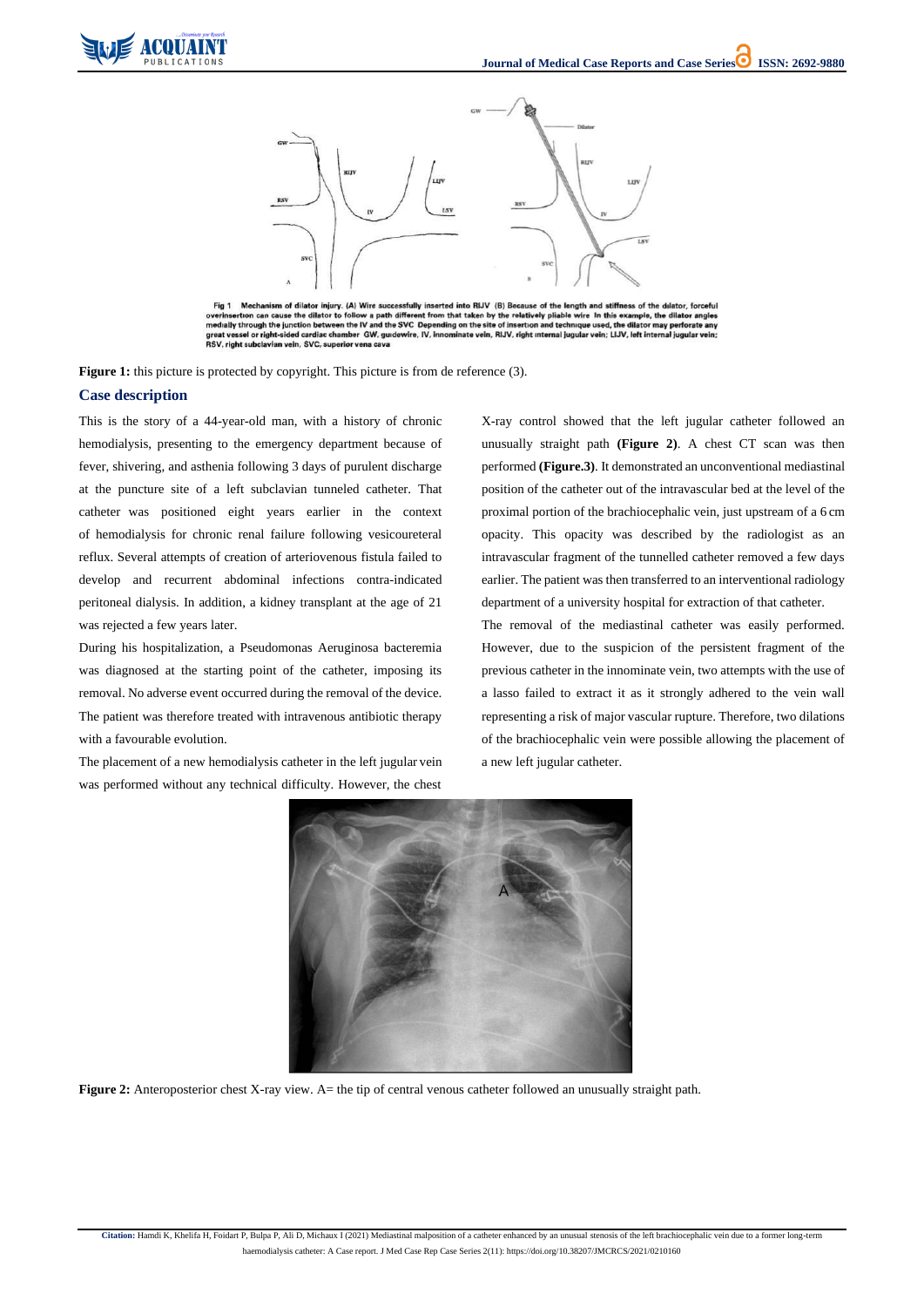

**Citation:** Hamdi K, Khelifa H, Foidart P, Bulpa P, Ali D, Michaux I (2021) Mediastinal malposition of a catheter enhanced by an unusual stenosis of the left brachiocephalic vein due to a former long-term haemodialysis catheter: A Case report. J Med Case Rep Case Series 2(11): https://doi.org/10.38207/JMCRCS/2021/0210160



Figure 3: Non-contrast chest CT scan, sagittal view. A= left internal jugular vein, B= left subclavian vein, C= left brachiocephalic vein, Up arrow= the tip of central venous catheter in mediastinal malposition following a perforation of the left proximal brachiocephalic venous, Down arrow= the stenosis of the left brachiocephalic vein whose etiology is discussed in the text.

#### **Discussion**

This case report illustrates the vascular perforation by the migration of a catheter in the mediastinum, which was facilitated by a stenosis of the left brachiocephalic vein. A few cases are reported of a hemodialysis catheter perforation leading to a mediastinal position. However, an obstruction of the central venous system was the cause of this complication in only one of those cases where the autopsy revealed that the obstruction was due to an inflammation of the superior vena cava following the placement of a hemodialysis catheter days earlier. That inflammation would have diverted the new catheter path in a mediastinal position leading to a fatal hemorrhage **[4]**. In sharp contrast to our case report, this couldn't have been prevented. Besides the knowledge that such a rare complication can occur, the question of prevention is mandatory.

According to the CT scan, the opacity along the left innominate vein posed the challenging differential diagnosis of:

#### - **A fragment of the catheter**

The breaking of a catheter can happen at any moment of its life, including during the removal. In order to retrieve the fragments, the options are either surgical exploration or an endovascular approach, both with their own risks and advantages. In our case, the two extraction failures in interventional radiology excluded the possibility that a fragment of the left subclavian hemodialysis catheter positioned eight years earlier was left in place.

#### - **A calcified catheter cast**

That phenomenon is due to the calcification of a fibrous cap when the catheters are in place for a long time (at least six years and often more) **[5]**. The calcification can be facilitated by parenteral nutrition, high uremia, hyperphosphatemia, and also intake of vitamin K antagonist **[6]**. The few reported cases warn us of the risk of incorrectly diagnosing a fragment of catheter retention leading to a useless invasive extraction procedure **[6-7]**. To summarize, when the X-ray shows an opacity, suggesting a fragment of the central venous catheter, the existence of a calcified catheter cast must be included in the differential diagnosis. Some authors recommend performing a chest CT scan before replacing a long-term hemodialysis catheter to detect potential calcification **[6]**.

#### - **A calcified per catheter thrombus**

Thrombosis originating from a central venous catheter is a wellknown complication, but calcification of such a thrombus is very rare. This complication is usually revealed by fever sometimes associated with an enema of the limb affected by the catheterization. It often occurs in long-term catheters used for parenteral nutrition infusion that facilitates for many reasons calcium precipitation. An exceptional case of per catheter calcification, facilitated by direct infusion of calcium through a thrombosed catheter was described after only twenty days of infusion **[8]**. The removal of the device led to a fatal pulmonary embolism.

Calcified catheter casts and thrombus may promote the development of a bacterial biofilm which may have led to the purulent discharge seen in this case **[9]**. Our case report illustrates three of the four late complications of a hemodialysis catheter that are: infection, thrombosis, stenosis, and perforation by erosion (the latter not being involved in our case report) **[10]**.

**Conclusion**

Our case report illustrates a rare complication of the insertion of a central venous line that was facilitated by a late exceptional complication of a former long-term hemodialysis catheter. As far as we know, this is the first reported case of mediastinal perforation

facilitated by venous stenosis due to a calcified per catheter cast or thrombus.

Unlike classical thrombus or stenosis caused by a hemodialysis catheter, the complications linked to calcified variants can be